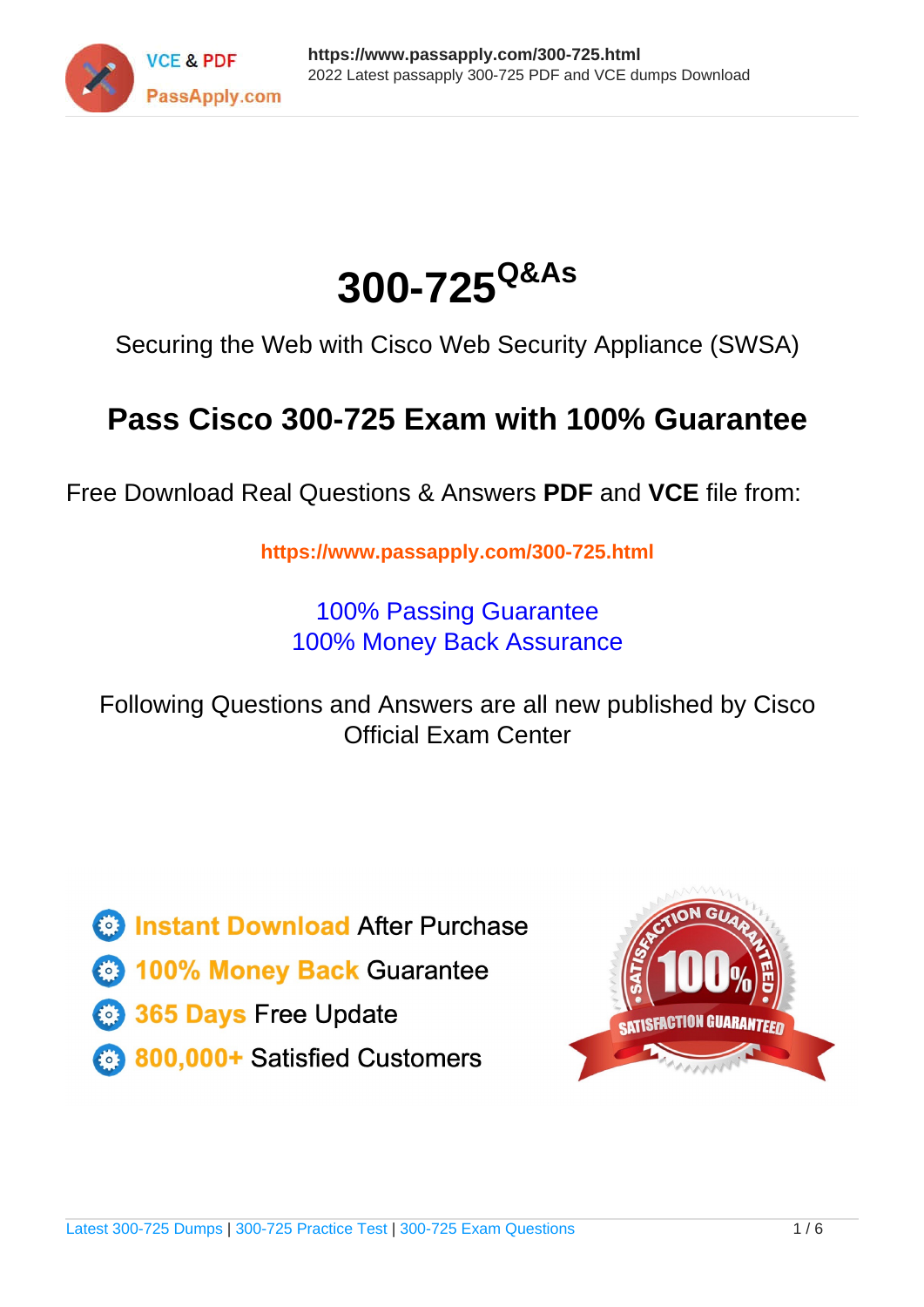

#### **QUESTION 1**

What is required on the Cisco WSA when an AMP file reputation server private cloud is configured?

- A. private key from the server to encrypt messages
- B. private key to decrypt messages
- C. public and private keys from the server
- D. public key from the server

Correct Answer: D

Reference: https://www.cisco.com/c/en/us/td/docs/security/wsa/wsa11-0/user\_guide/b\_WSA\_UserGuide/b\_WSA\_User Guide\_chapter\_010001.html

### **QUESTION 2**

Which two parameters are mandatory to control access to websites with proxy authentication on a Cisco WSA? (Choose two.)

- A. External Authentication
- B. Identity Enabled Authentication
- C. Transparent User Identification
- D. Credential Encryption
- E. Authentication Realm

Correct Answer: DE

Reference: https://www.cisco.com/c/en/us/td/docs/security/wsa/wsa11-7/user\_guide/b\_WSA\_UserGuide\_11\_7/b\_WSA\_ UserGuide\_11\_7\_appendix\_010111.html

#### **QUESTION 3**

#### DRAG DROP

Drag and drop the Cisco WSA access policy elements from the left into the order in which they are processed on the right.

Select and Place: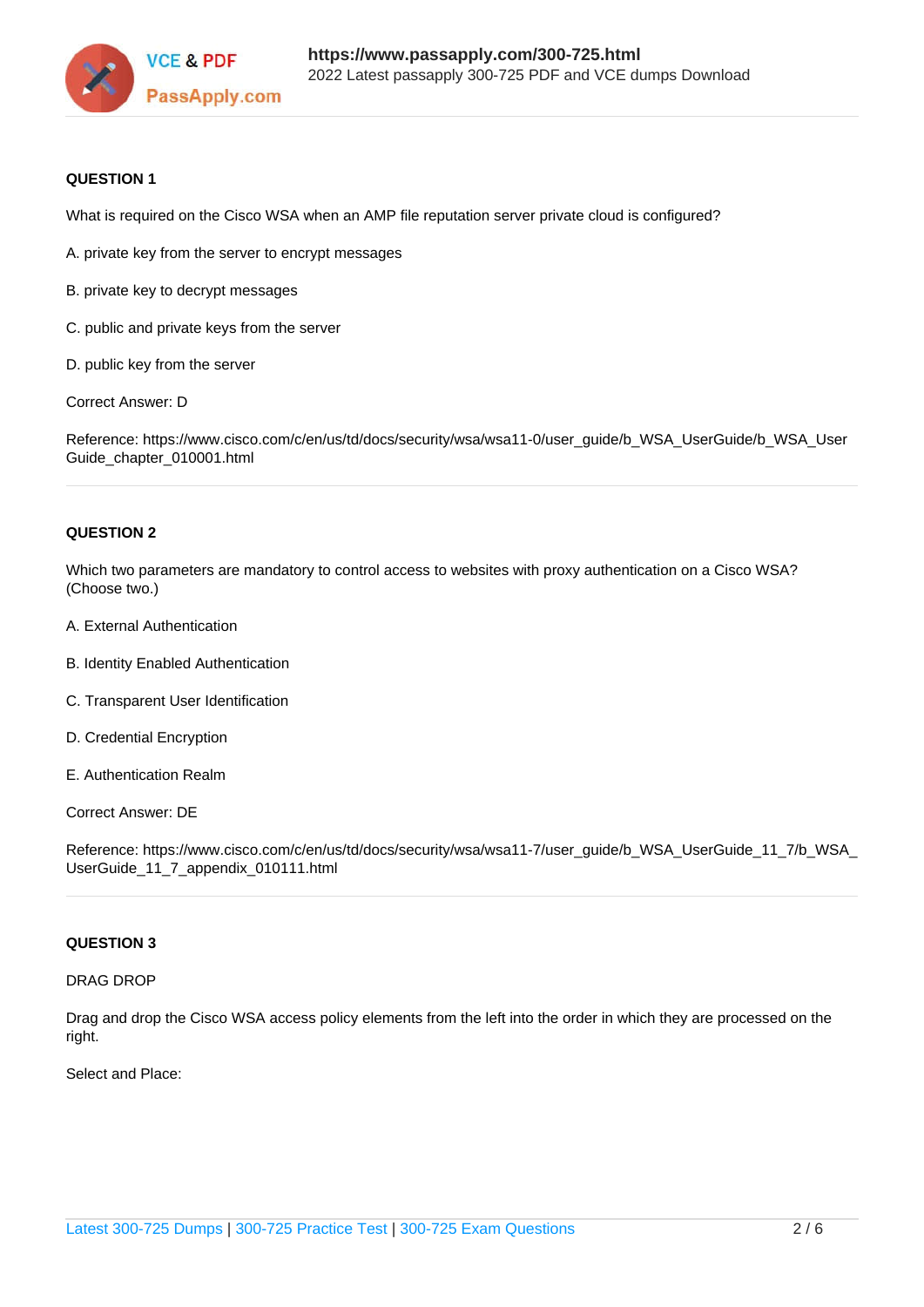

# **Answer Area**



Correct Answer:

# **Answer Area**



## **QUESTION 4**

A user browses to a company website that is categorized as "Business and Industry" and contains a Facebook post. The user cannot see the Facebook post because the category "Social Networking" is blocked. Which configuration allows the user to see the Facebook post?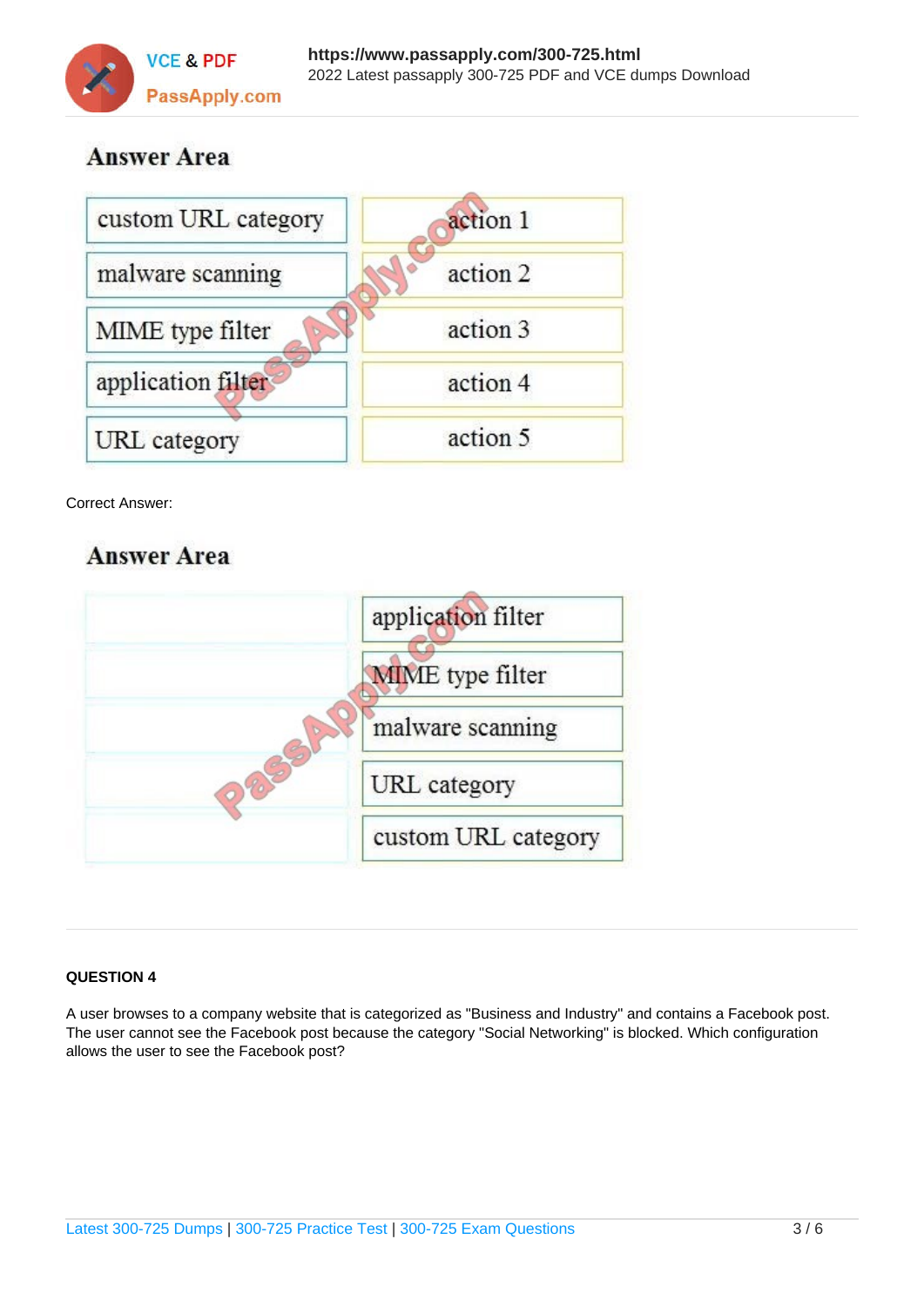

**□** Enable Referrer Exceptions

A web site may embed or refer to content that is categorized as a different category, or that is considered an application. For example, a News web site could contain content categorized as Streaming Video, and the action selected for its own category/application, regardless of what web site it is embedded in. Use this table to set exceptions (e.g., to permit all content referred from News web sites, or from a custom category.)

| $\triangleright$ Enable Referrer Exceptions                                                        |                                                                                                                     |
|----------------------------------------------------------------------------------------------------|---------------------------------------------------------------------------------------------------------------------|
| Set Exception for Content Referred by These Categories:   Set Exception for This Referred Content: |                                                                                                                     |
| Business and Industry                                                                              | selected embedded / referred content<br>Categories: Social Networking<br>Applications: Click to select applications |

© B A web site may embed or refer to content that is categorized as a different category, or that is considered an application. For example, a News web site could contain content categorized as Streaming Video, and the action selected for its own category/application, regardless of what web site it is embedded in. Use this table to set exceptions (e.g., to permit all content referred from News web sites, or from a custom category.)

Enable Referrer Exceptions Set Exception for Content Referred by These Categories: Set Exception for This Referred Content: Social Networking All embedded / referred content

© C. A web site may embed or refer to content that is categorized as a different category, or that is considered an application. For example, a News web site could contain content categorized as Streaming Video, and the action selected for its own category/application, regardless of what web site it is embedded in. Use this table to set exceptions (e.g., to permit all content referred from News web sites, or from a custom category.)

| Set Exception for Content Referred by These Categories: Set Exception for This Referred Content: |                                                                                                                               |
|--------------------------------------------------------------------------------------------------|-------------------------------------------------------------------------------------------------------------------------------|
| Social Networking                                                                                | All embedded / referred content except $\sim$ Categories: Business and Industry<br>Applications: Click to select applications |

OD. A web site may embed or refer to content that is categorized as a different category, or that is considered an application. For example, a News web site could contain content categorized as Streaming Video, and the action selected for its own category/application, regardless of what web site it is embedded in. Use this table to set exceptions (e.g., to permit all content referred from News web sites, or from a custom category.)

| $\triangleright$ Enable Referrer Exceptions                                                        |                                                                                                                           |  |
|----------------------------------------------------------------------------------------------------|---------------------------------------------------------------------------------------------------------------------------|--|
| Set Exception for Content Referred by These Categories:   Set Exception for This Referred Content: |                                                                                                                           |  |
| Business and Industry                                                                              | All embedded / referred content except $\sim$ Categories: Social Networking<br>Applications: Click to select applications |  |

- A. Option A
- B. Option B
- C. Option C
- D. Option D
- Correct Answer: A

Reference: https://www.cisco.com/c/en/us/td/docs/security/wsa/wsa11-7/user\_guide/b\_WSA\_UserGuide\_11\_7/b\_WSA\_ UserGuide\_11\_7\_chapter\_01001.html

### **QUESTION 5**

What is the purpose of using AMP file analysis on a Cisco WSA to continuously evaluate emerging threats?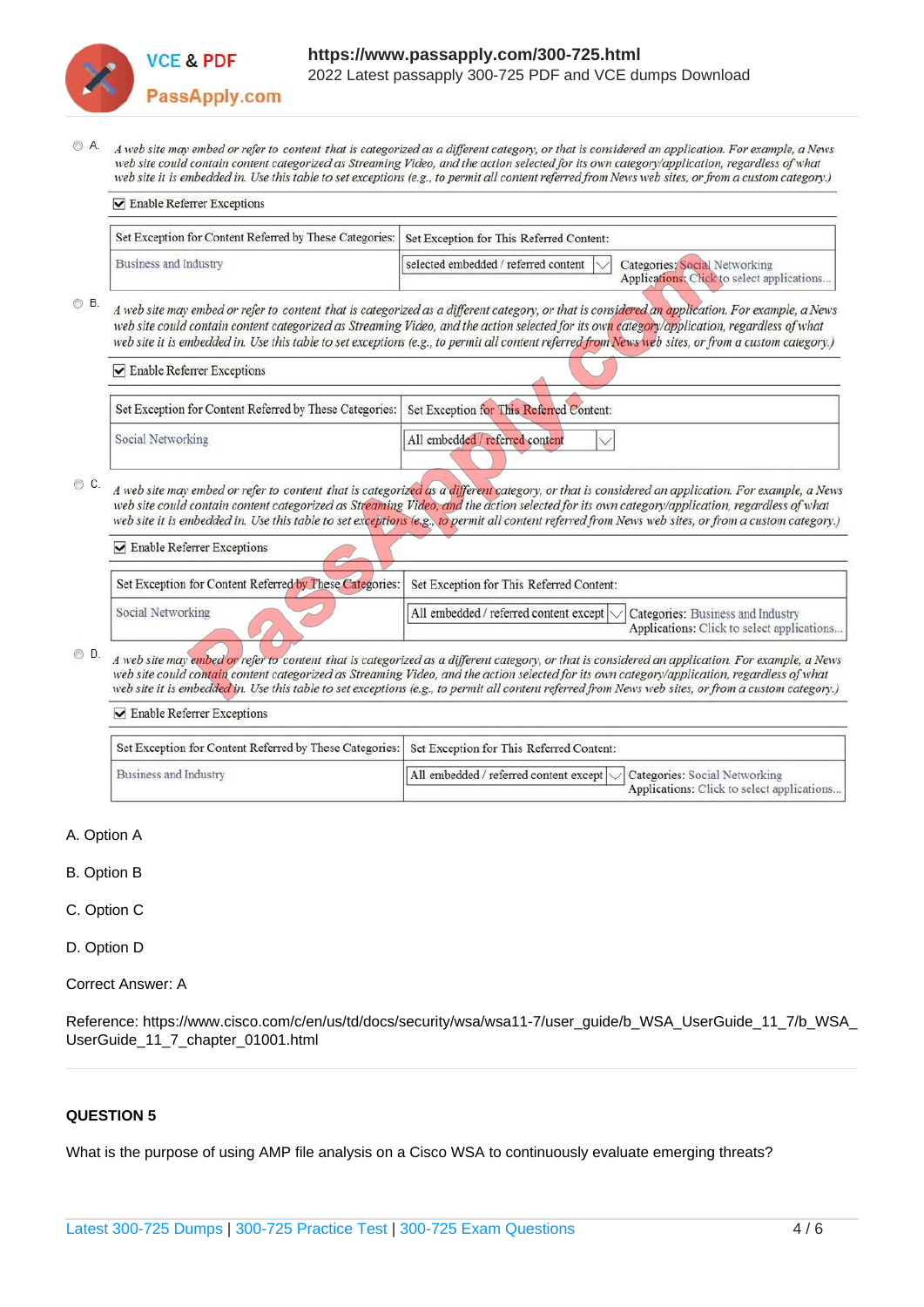

- A. to take appropriate action on new files that enter the network
- B. to remove files from quarantine by stopping their retention period
- C. to notify you of files that are determined to be threats after they have entered your network
- D. to send all files downloaded through the Cisco WSA to the AMP cloud

Correct Answer: C

Reference: https://www.cisco.com/c/en/us/td/docs/security/wsa/wsa11-5/user\_guide/b\_WSA\_UserGuide\_11\_5\_1/b\_WS A\_UserGuide\_11\_5\_1\_chapter\_01110.html

[Latest 300-725 Dumps](https://www.passapply.com/300-725.html) [300-725 Practice Test](https://www.passapply.com/300-725.html) [300-725 Exam Questions](https://www.passapply.com/300-725.html)